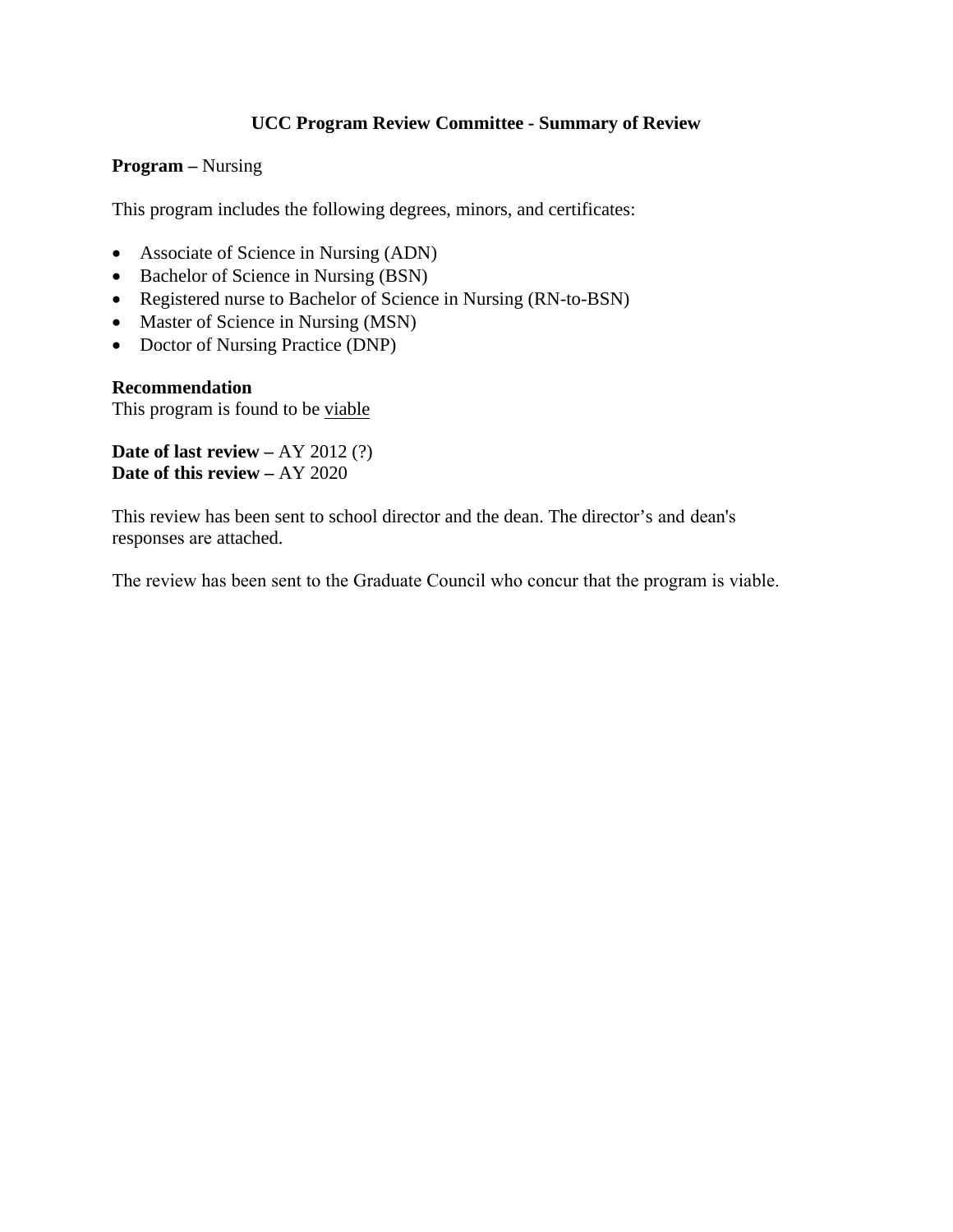Ohio University School of Nursing Seven-Year Review - Fall 2019

# **Program Review**

# **Review Team**

- Internal reviewers: C. Scott Smith, MM, Associate Professor of Horn and Theory, School of Music; Karen Riggs, PhD, Professor, School of Media Arts & Studies; and Ahmed Faik, PhD, Associate Professor, Environmental and Plant Biology.
- External Reviewers were not assigned due to the recent numerous accreditations that required external reviewers.

# **Executive Summary**

The review team visited the School of Nursing (SON) on the Athens campus, October 7, 2019, including the Ohio University (OHIO) regional campuses (Zanesville, Southern, Dublin and Chillicothe) through Zoom technology and through PowerPoint presentation (Eastern campus). Included in this visit the required tour of all facilities (classrooms, clinical labs, and simulation rooms), and separate meetings of administrators, administrative staff, undergraduate students, and instructional and clinical faculty. Graduate students, whose coursework is mostly online, were unavailable to meet. The final meetings included the provost, College of Health Sciences and Professions dean, and regional campus deans.

The school has 27 tenure track faculty members (formerly recognized as Group I faculty), 29 instructional faculty members (former recognized as Group II faculty), 5 clinical faculty, and 179 fixed term contract faculty (formerly known as Group III and Group IV faculty). The school offers the following degrees:

- Associate of Science in nursing (ADN)
- Bachelor of Science in nursing (BSN)
- Registered nurse to Bachelor of Science in nursing (RN-to-BSN)
- Master of Science in nursing (MSN)
- Doctor of Nursing Practice (DNP) degrees

Prior to the visit, the committee received a comprehensive self-study report prepared by the school along with data regarding enrollments and recruiting numbers. The Committee's report includes our perceptions of the School's strengths and areas of concern that arose from our discussions. We give recommendations to help guide the school as it moves forward.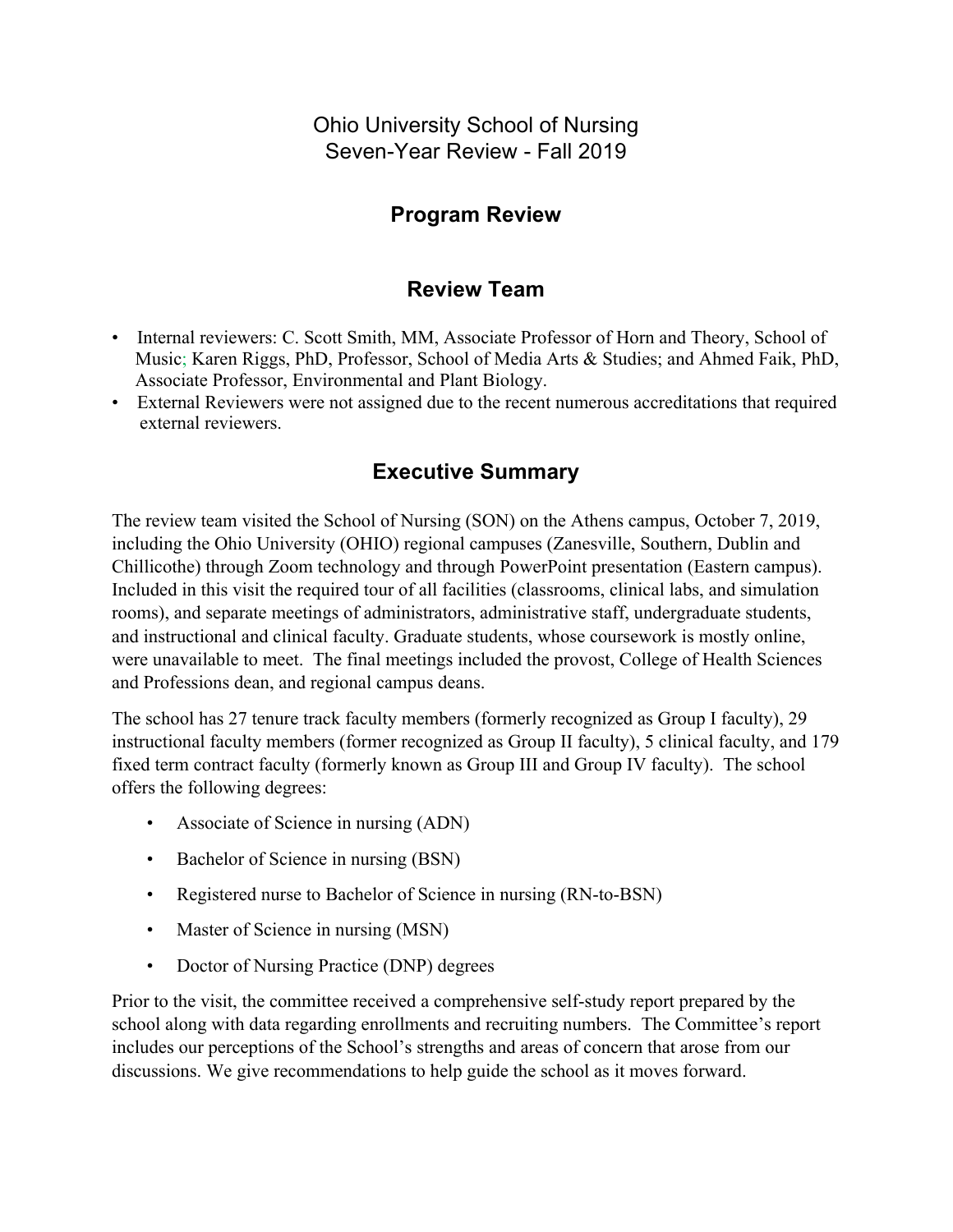# **Commendations**

The committee wishes to applaud the department faculty (both Group I and II) for their work in delivering a high-quality experience for their students and serving the mission of the university. The review committee finds that the program is strong in the following areas:

- Excellence and commitment of the faculty: the review committee found strong evidence that tenure-track faculty are active researchers. The volume of research and creative activity is appropriate for the size and composition of the faculty.
- Emphasis on teaching excellence: Both the Associate Degree Nursing (ADN) and The Bachelor of Science in Nursing (BSN) curricula are a combination of liberal arts, sciences and nursing courses that provide the knowledge, skills and behaviors that are necessary to safely and effectively engage in the practice of registered nursing.
- Student satisfaction and engagement: Alumni report that their education prepared them properly to begin their careers. Current students expressed enthusiasm for the quality of the faculty (with the exception of the Chillicothe campus, where they reported a disparity of teaching quality among instructors).
- Employer satisfaction: Employers report overwhelming approval of the school's program. Graduates quickly obtain employment in their field.
- The nursing courses incorporate complex knowledge and experiences designed to prepare nurses to advocate for patients in managing a complex system of health care and to be culturally competent and responsive to the growing list of health concerns reported in our nation.
- Attraction of and efficient use of resources: The faculty engages aggressively and successfully in grant-seeking that has funded important purchases and initiatives. School resources appear to be used conservatively.
- Service to the region: The school has been successful in helping Appalachian students, many of whom are first-generation college students, to obtain an education that prepares them for an attractive career.
- SON administrators effectively meet the challenge of working in multiple locations. They meet regularly, both on the Athens campus and virtually, sharing information, concerns, and ideas. Each campus faces its own challenges with its student populations, and administrators work hard to support each other by identifying common ground.

# **Areas of concern**

The mission of the School will be more effective if the following areas are addressed:

- Program completion: In particular, BSN program completion is relatively low, especially on the Athens campus and alarmingly so on the Chillicothe campus.
- Vulnerability of the core instructional mission to budget reductions: Based on the anticipated enrollment in the Acute Gerontology/Acute Care Nurse Practitioner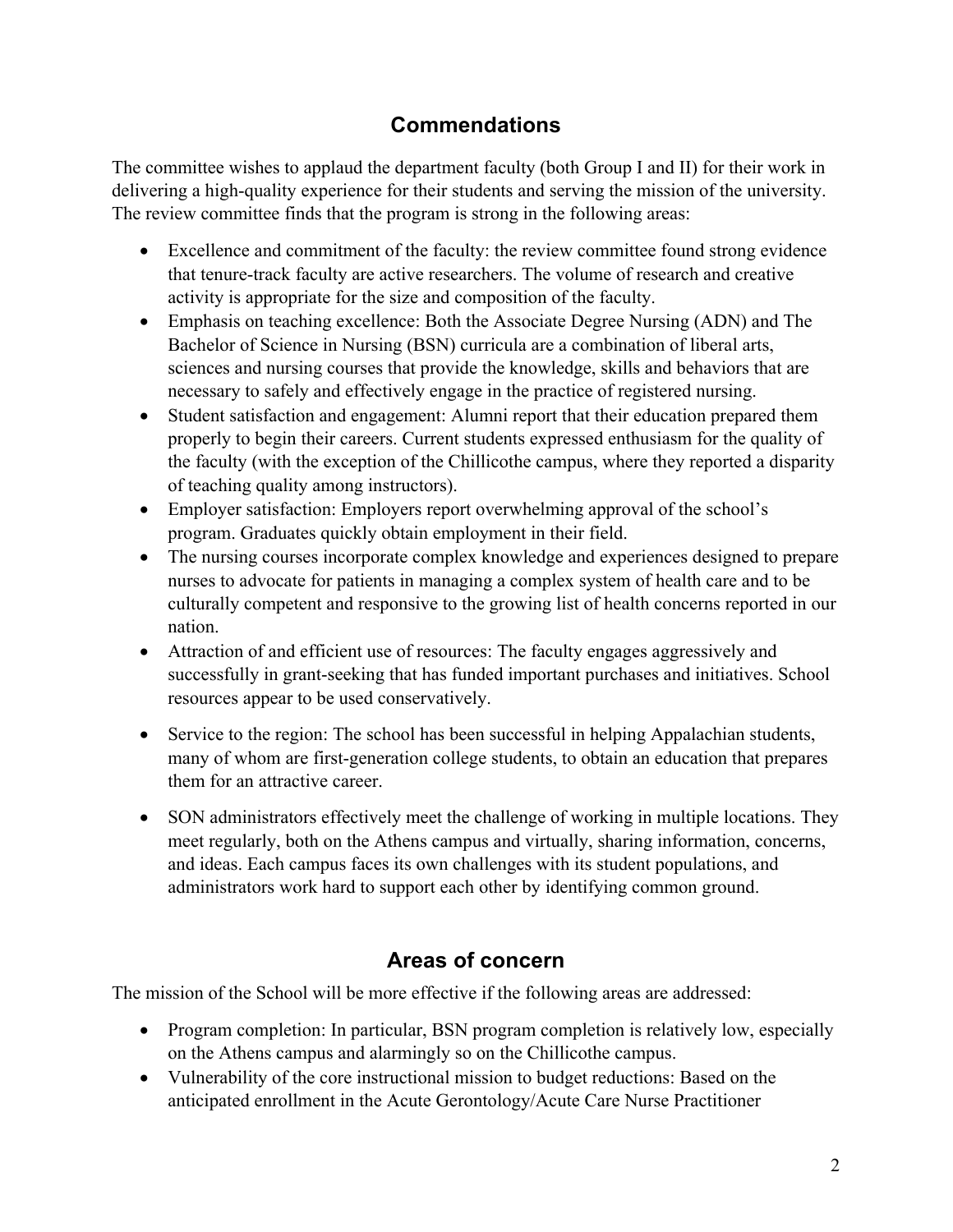(AGACNP) and the expected increase in enrollment in the DNP program, the SON is actively recruiting two additional tenure track and non-tenure track full-time equivalent APRN with College of Health Sciences and Professions specialty focus faculty members. An additional 2.5 Group I tenure track FTE replacement positions with APRN specialty focus are being required in order to meet accreditation requirements for educating APRN students in specialties.

- Chillicothe campus: It appears that a lack of stability in leadership could be connected to students' dissatisfaction with and dropout from the program.
- Recruitment of master's degree-prepared faculty to teach in the clinical setting: This challenge is inherent to the location and population of Southeast Ohio despite competitive hourly wages.
- Dissatisfaction of students with the electronic version of the textbook and availability of Nursing Instructors/Professors.
- Diversity of graduate student population: SON lacks a diverse body of qualified students.
- Advising quality: The Student Satisfaction survey indicates a trend of declining satisfaction with the advising services. On the regional campuses, this could, in part, reflect a lack of clarity about teacher, administrator and advising roles. Although the Ohio University Southern campus students felt content with the faculty advising, other campuses had mixed answers about how faculty mentoring works. Zanesville campus students noted a disparity in advising quality.
- The DNP program received its first accreditation by CCNE in June 2019. Improvements are needed to increase student enrollment, student/faculty support resources, external funding for DNP student project support, marketing to potential students, dissemination of DNP scholarly work, and support for professional development of non-tenure track faculty.

## **Recommendations**

- SON should identify reasons for program dropouts, especially in Athens and on the Chillicothe campus. Steps should be taken to improve retention and increase student success. SON should review its advising process. Although accreditation requirements dictate specific course requirements and sequences, students sometimes need to meet with faculty before registration. Some schools and departments on campus require students to fill out a faculty advising survey after meeting with their advisors before their registration restrictions are lifted. The committee was told that the student-to-faculty advisor ratio is 90:1.
- With six open tenure track and non-tenure track lines open, SON needs to identify and implement a strong and aggressive strategy to fill these positions. Although the market is competitive, the school should make a concerted effort to recruit faculty members from underrepresented communities, particularly vis a vis race and sexuality. The school is in a position to grow its undergraduate population considerably, but this option is not viable without additional faculty.
- SON should review the quality and style of teaching and teaching practices across the regional campuses. Most of the students cited specific concerns about inconsistent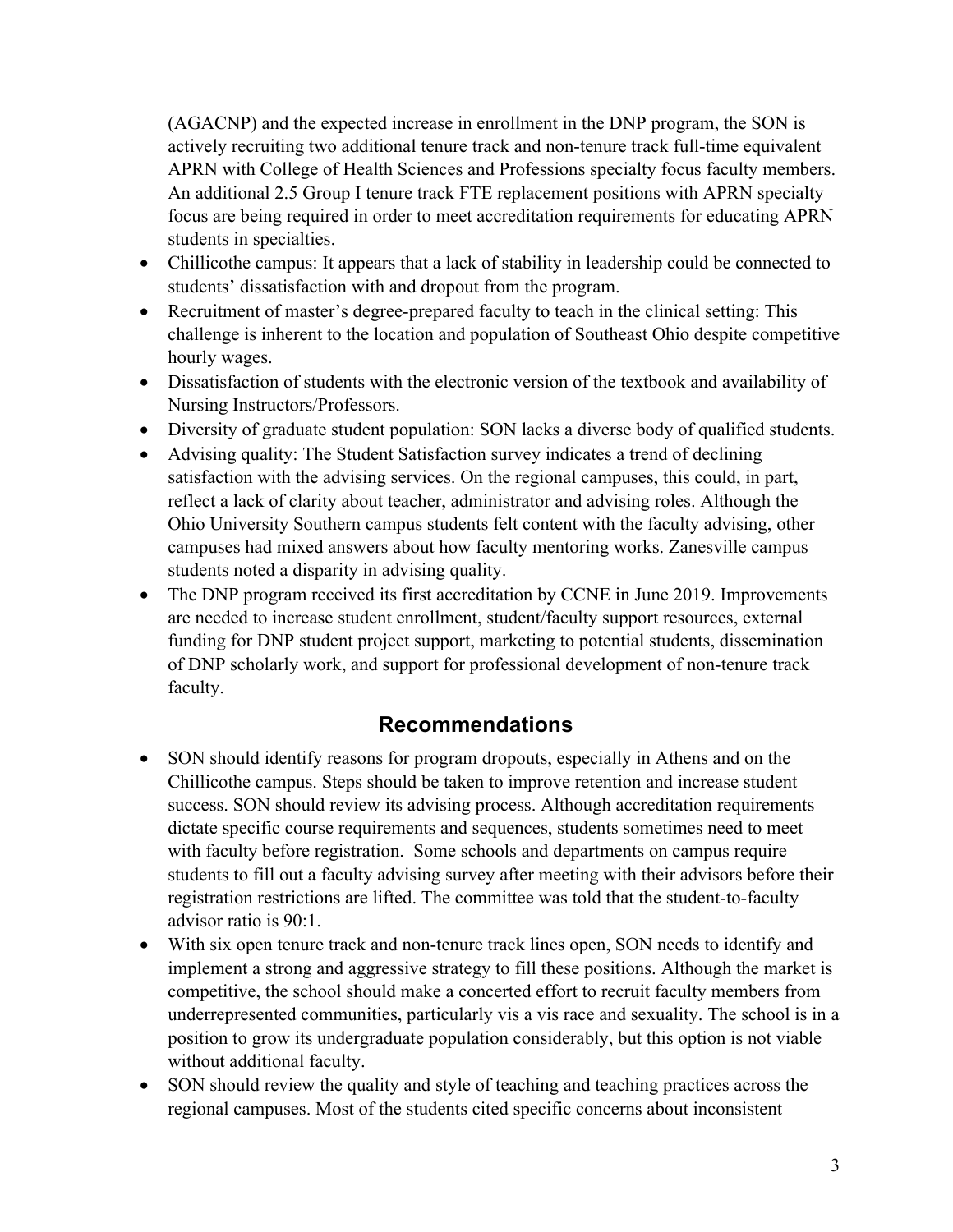teaching between sections of courses and expectations for their "mark-offs." The OU Southern campus is a notable exception.

- The HSP dean's office should increase support for SON's IT needs, including both physical equipment and software. SON has been able to acquire equipment important to carrying out its mission but lacks ready access to report. Critically, faculty feel that their research is constrained by lack of access to sophisticated software and support from statistical data analysts (faculty suggested a shared core facility).
- The Associate Director position on the Chillicothe position should be filled with a permanent appointment. The campus has had some challenges and needs strong leadership. The current interim director (there have been two) was quickly cast in that role, removing her from some of her Athens teaching functions, which left students concerned about continuity of instruction. She apparently is doing a fine job in the role but apparently does not wish to accept the appointment permanently.
- Probationary faculty expressed a need for clarity about expected research and publications needed for tenure and promotion. It is difficult to place a specific number on required publications, given the breadth and exclusivity of journals, but a more concrete guide would be helpful. Overall, probationary faculty felt secure relative to the mentorship during their pre-tenure.
- Chillicothe students expressed the need for a second lab. They found it difficult to accomplish their required work and practice with one lab.
- Ohio University Zanesville students believed their facilities are out of date. This should be addressed.
- As the need for nurses increases (as has been the case for several decades), the Athens student population likely will outgrow the school's currently modern facilities. The school and college should consider a long-term plan to address this.
- The school and college need to arrive at a long-term strategy for repairing and replacing equipment, given the budget constraints presented by the OHIO promise. Regional campus costs should be clarified.
- SON administration should clarify for faculty its professional development funding award process. It appears that group II faculty have limited access for funding compared to group I faculty.
- Consider reaching out to alumni of various degree programs to hold focus groups that could help explain some responses on the alumni satisfaction surveys. Most scores are high but responses are low.
- Faculty are in the need for more support global programs (i.e., Ecuador)
- SON administration should implement a viable peer-teaching evaluation system for faculty (even though students evaluation is good).
- SON should identify ways to contribute or develop interdisciplinary programs designed to offer a degree (as example, Molecular and Cellular Biology (MCB) program).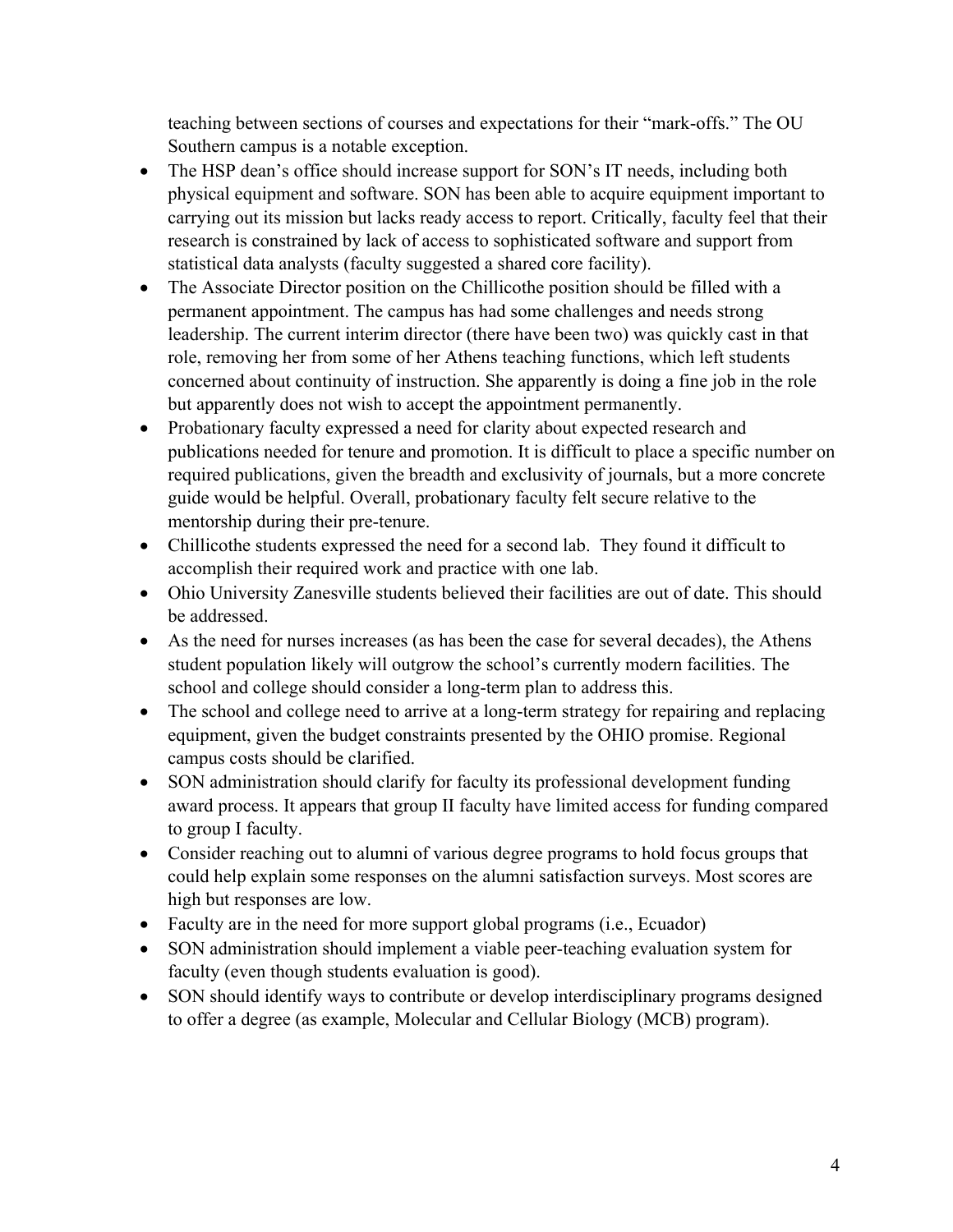## **Program Overview**

The Nursing School is dedicated to excellence in nursing education and to providing multiple pathways and points of access to prepare students for careers in nursing. The School mission is to prepare nurses whose work reflects the highest standards of collaboration, ethics and innovation. Despite this specific and unique goal within the university, the school is analogous in many ways to a typical department at Ohio University. The faculty and staff have tenure-track and non-tenure track faculty classification.

The curriculum is designed by the school to meet the goals of nursing programs at the national level. The courses cover topics including communication skills, professionalism and customs, and they have a strong focus on leadership and management fundamentals. Not surprisingly, many of these topics might have broad appeal to students outside the Nursing program as well. The success of the program can be seen in the expansion of the online RN-to-BSN program. OHIO now offers the program in 23 states and parts of Canada in response to requests by individual nurses and healthcare system partners. To continue the excellence path, the school made several revisions of the program including revision of the traditional BSN curriculum, the School Nurse Certificate Program, development of a new Psychiatric Mental Health Nurse Practitioner (PMHNP) track and development of a DNP program, improving Nursing laboratory, classroom and simulation suite renovations at all four sites, expansion of faculty numbers and roles, revision of the ADN curriculum, expansion of the traditional BSN Program to the Eastern Campus and implementation of an Honors track for BSN students.

Given the wide applicability of courses to students both in and out of the nursing program, the Nursing program can be seen, in part, as a potential recruitment tool for prospective students and an efficient strategy to retain enrolled students (Our rural location and lack of primary care physicians has resulted in a multitude of job opportunities for nurse practitioners)

The school utilizes professional development funds and school research incentive (RI) funds to provide support to pre-tenure and tenured faculty related to scholarship and research activity. In addition, a full professor has a significant portion of workload as an Associate Director for Research and Scholarship in order to mentor and facilitate pre-tenure and tenured faculty in research, publication and meaningful peer-reviewed presentation activity. The SON P&T and Annual Review processes recognize and reward faculty scholarship and research.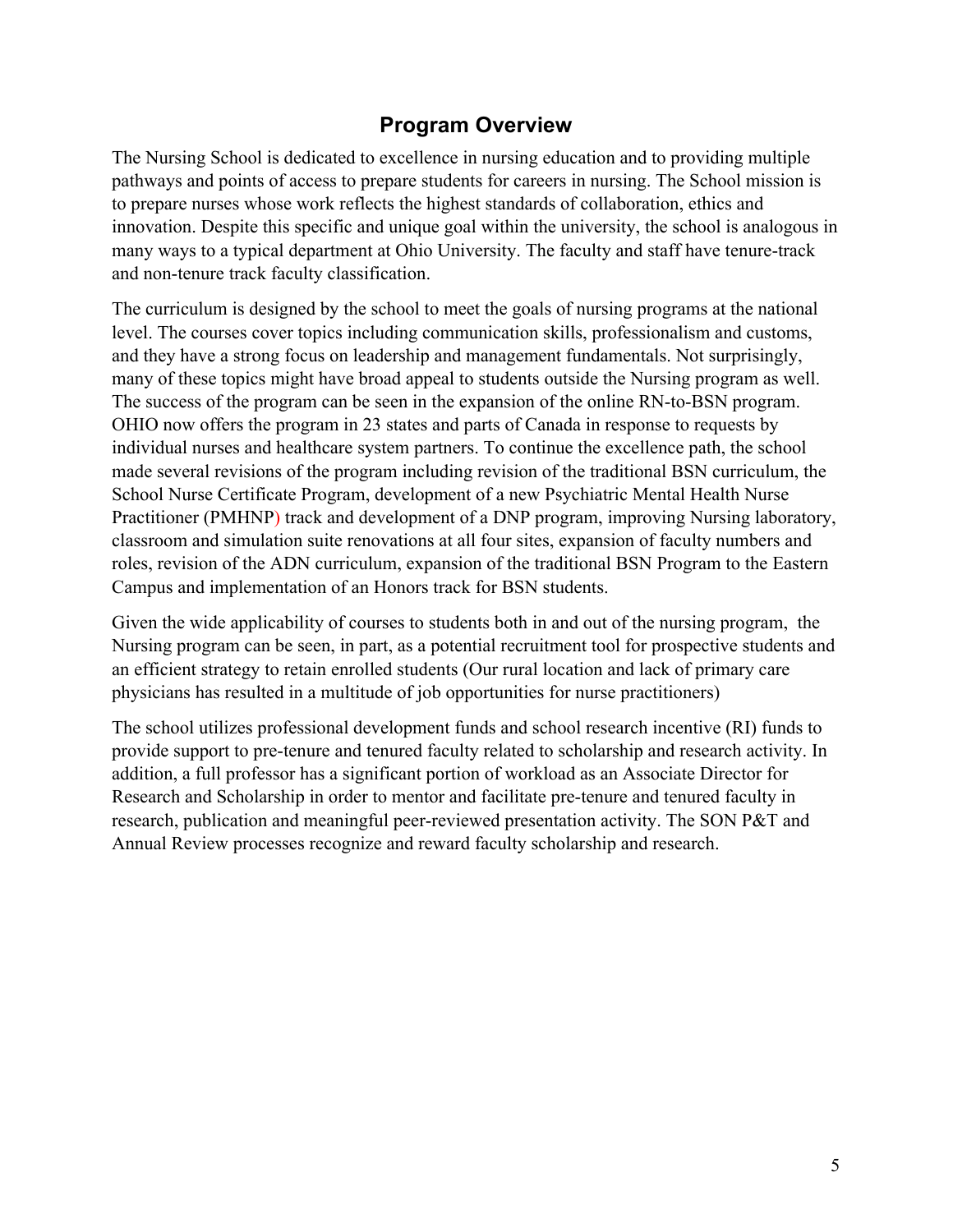## **Faculty**

Nursing faculty members are relatively diverse in background, academic preparation and specialization. Faculty are exclusively from the United States in part due to strict board of nursing rules requiring a nursing faculty member to have two years of clinical practice in the US before a nursing license can be obtained in Ohio. All nursing faculty teaching in nursing education programs in the State of Ohio must have an unencumbered Ohio nursing license. This has hampered the school's ability to attract international nursing faculty candidates.

Within the SON 56% of full-time faculty are in a non-tenure track position, 11.5% hold a BSN as their highest credential, 52.4% hold an MSN, and 34.4% a doctorate. In addition, 95% are women and 98.3% are white. These statistics align with the National League for Nursing 2017 Faculty Census Survey.

- **a. Is the current number and distribution of faculty sufficient to carry out the broad overall mission of the Department (Teaching; Research, Scholarship and Creative Activity; Service)?**
	- The faculty-to-student ratios for classroom, lab, and clinical are adequate to support student outcomes. The Ohio Board of Nursing requires a 1:10 maximum faculty-tostudent ratio for supervised clinical experiences; however the average ratio for the traditional BSN program is 1:8. The overall average for faculty-to-student ratio in the classroom for the online RN-to-BSN traditional BSN, and ADN programs is approximately 1:30. Thus, faculty are sufficient in number to accomplish the mission, goals and expected outcomes of the programs. The full-time equivalency (FTE) is based on the number of students in the program and the faculty expertise and credentials required for specific program tracks. Adjunct faculty are utilized as teaching assistants (TAs) in the classroom and clinical areas to supplement fulltime faculty instruction. This allows the SON to keep student-to instructor ratios low in the classroom and meet OBN requirements for student-to-instructor clinical ratios**.**
	- In addition, six faculty lines are open. Filling them (with a focus on increasing SON faculty diversity) would give undergraduate students greater access to mentorship.

### **b. Is the level of the Department's RSCA appropriate for the program given the size of the faculty and the resources available to the Department? Is the Department's level of external funding at an appropriate level?**

• Faculty workload in the SON is determined on an individual basis, dependent on rank and expectations. Tenure track faculty may negotiate a range of 40-60% of total workload being ascribed to teaching with 10-20% assigned to service and the remaining percentage allotted to research or scholarship. Teaching loads may be reduced based on expected service and scholarship demands. Non-tenure track teaching faculty are generally expected to devote 80% of their total workload to teaching with 20% assigned to service.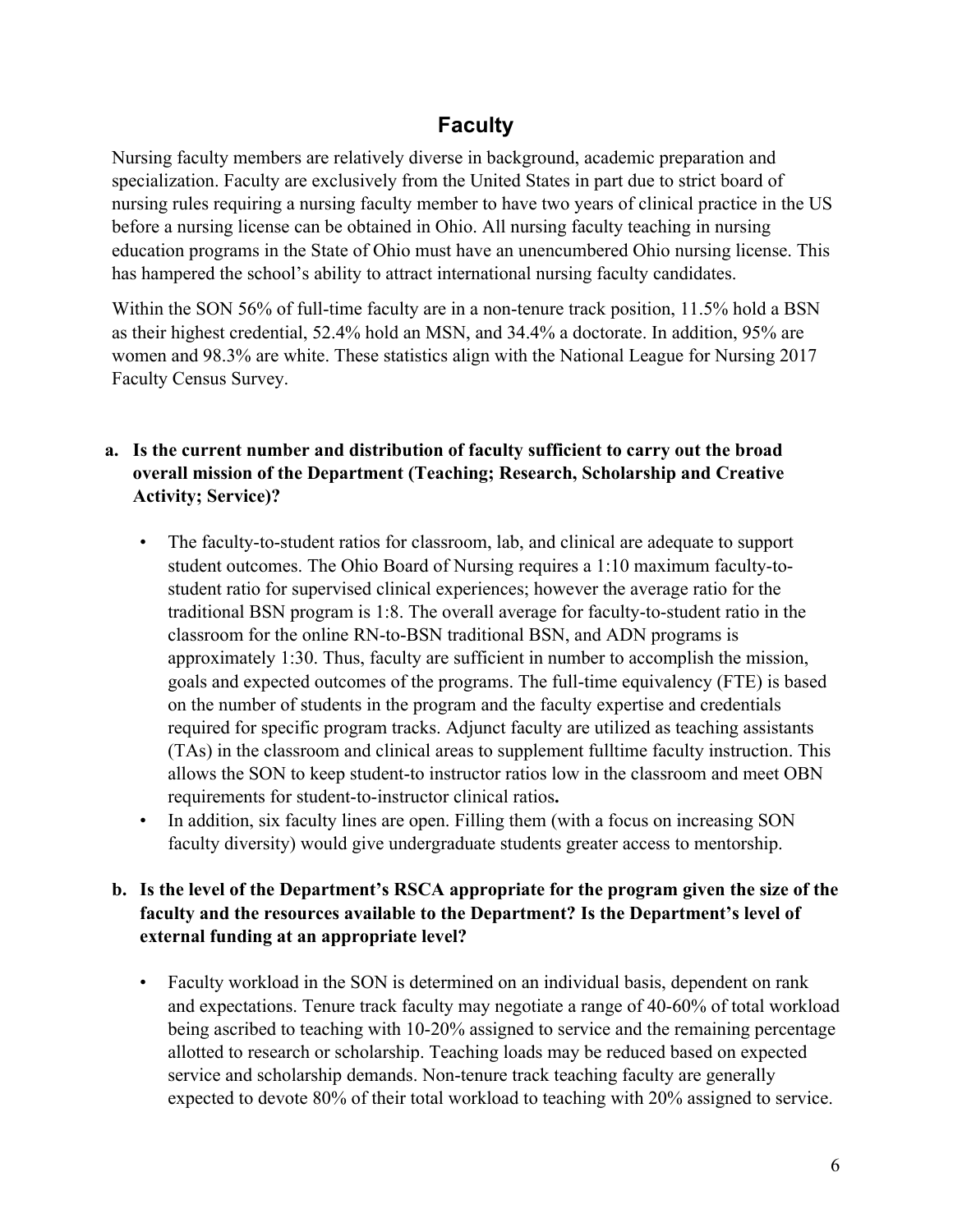Full-time non-tenure track Instructional Faculty (clinical emphasis) are expected to teach 40 hours per week in the clinical/laboratory setting and have no service expectations. Faculty serving as DNP Project Team Leads typically have no more than three or four students assigned as advisees. Faculty may be assigned a nine- or 11-month contract upon hire.

• External funding: Notably, the Appalachian Ohio Opioid Workforce Expansion project award was made to Dr. Deborah Henderson, School of Nursing director, for \$1.35 million. The grant was awarded through the United States Department of Health and Human Services' Health Resources and Services Administration. Faculty have also garnered internal university funding through 1804 grants.

## **c. Is the level of service, outside of teaching, appropriate for the program given its size and the role that it plays in the University and broader communities it interacts with? Is the Department able to fulfill its service mission?**

- Currently, SON has 63 FTEs across all programs. The number of full-time faculty has increased by 75% (since its creation). The number of adjunct faculty has increased by 63.9%. New positions within the school include clinical assistant to full professors of instruction faculty at the graduate level as well as simulation specialists. Full-time nontenure track (lecturer with clinical emphasis) faculty positions were created in the undergraduate programs to provide course continuity as the clinical emphasis faculty instruct in the lab and clinical environments. A simulation specialist position has also been initiated to provide simulation experiences for students and works with faculty to create and provide high quality simulation experiences. The simulation specialist maintains a membership in the International Nursing Association for Clinical Simulation and Learning (INACSL). INACSL standards are used as a resource for simulation integrity. An Associate Director of Research and Scholarship and a Coordinator of Assessment and Evaluation were hired for SON to continue advancement of the academic unit.
- The committee was not able to determine whether SON performs adequate university service. This is most likely due to a lack of interdisciplinary programs where faculty can contribute. Currently, the school offers one service course that is popular with majors and non-majors.

### **d. Does the Department have an appropriate level of financial resources, staff, physical facilities, library resources, and technology to fulfill its mission?**

• The physical resources on the Athens and Dublin campuses are modern and practical. Among the regional campuses, Zanesville and Southern appear to have adequate learning spaces. Chillicothe needs a second lab. Eastern is just opening its program. If the Athens program grows, more space will be needed for faculty offices. Library resources appear to be adequate for all students. To increase scholarly productivity, research faculty need access to additional seat licenses for sophisticated software and greater access to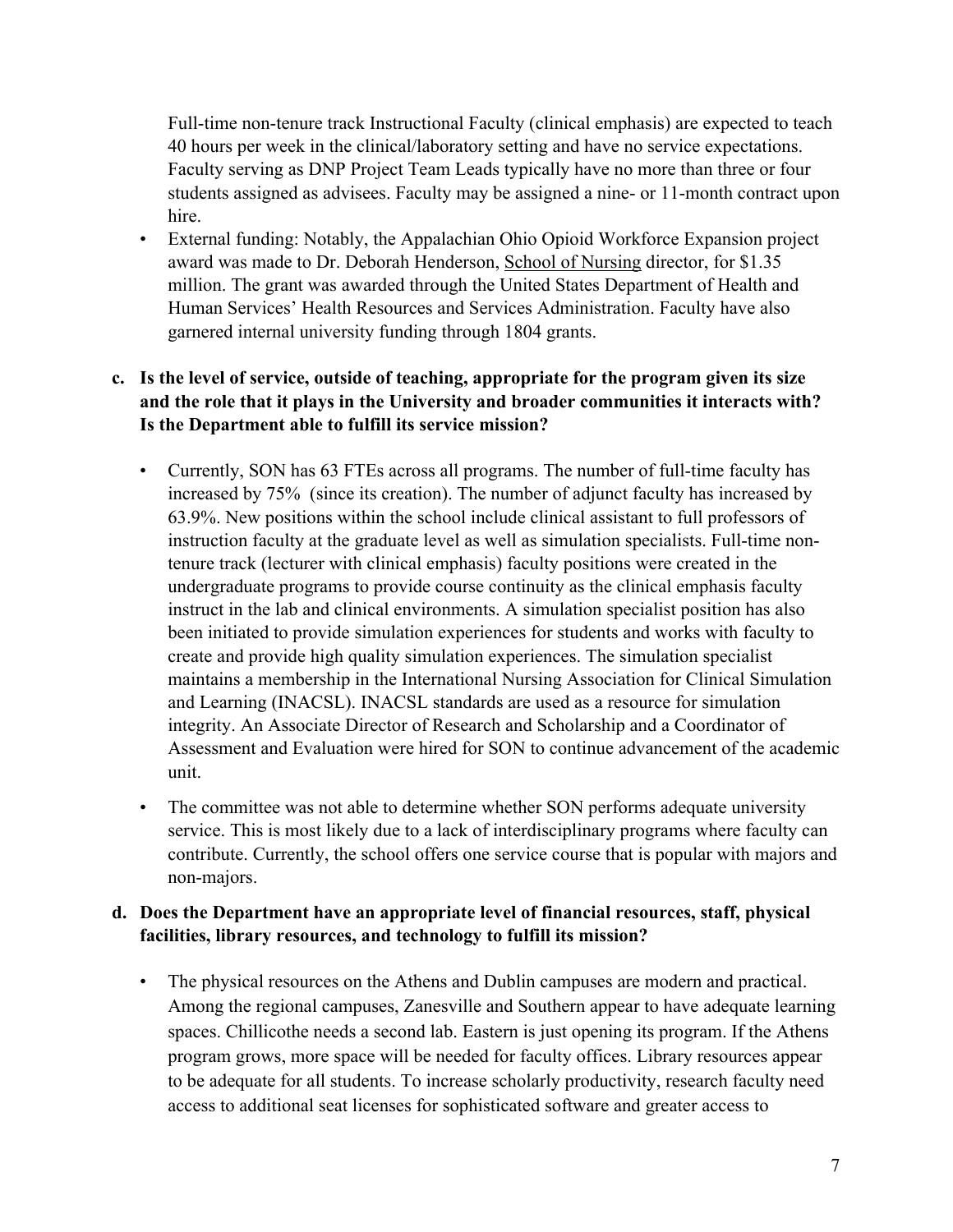statistical data analysis personnel or a shared core facility.

- SON provides funding for faculty to present research and conferences. Additional funds could provide greater professional development support for non-tenure track faculty and staff.
- Administrators are rightly concerned about the potential impact of the OHIO Promise on the school's need to maintain its high-end facilities. Although the school has been successful in attracting funding to purchase expensive simulators required for its program, such technology will need to be updated and replaced regularly to maintain the program's ability to remain competitive and deliver a quality nursing education for its undergraduates.

# **Undergraduate Program**

The goal of the undergraduate nursing programs is to prepare registered nurses to provide direct care to patients across the life span.

**a. Is the Department fulfilling its service role, adequately preparing non-majors for future coursework and/or satisfying the needs for general education?**

The school offers one service course that is popular with majors and non-majors. Majors can fulfill some of their general education requirements in the school.

- **b. Is the program attracting majors likely to succeed in the program? Is the number of majors appropriate for the program? Is the program attracting a diverse group of students?**
	- Retention is weaker than desired. (See Table 5 in the self-report.) We were told that most students who leave do so due to poor grades, which can result from the mix of burdens on their lives. While this is logical, especially with the population of the regional campuses being non-traditional, it is concerning, especially on the Athens and Chillicothe campuses, the latter of which has had a very low completion rate.
	- According to the self-study report, the number of undergraduate majors is adequate for the current size of the faculty. The new master's program, Psychiatric Health Nurse Practitioner, and SON's other master's programs should grow to accommodate national trends. The new doctoral program is off to a good start and should grow.
	- During the period of this seven-year review, the first-year student retention rate is 61- 77%.

### **c. Does the undergraduate curriculum provide majors with an adequate background to pursue discipline-related careers or graduate work following graduation?**

- According to the self-study report, the Associate or Bachelor's degree in Nursing (ADN) or BSN) programs are well designed to train adequately students.
- The Ohio University School of Nursing serves local, national, and international students who are in pursuit of an ADN or BSN. In 2012 the Associate Degree in Nursing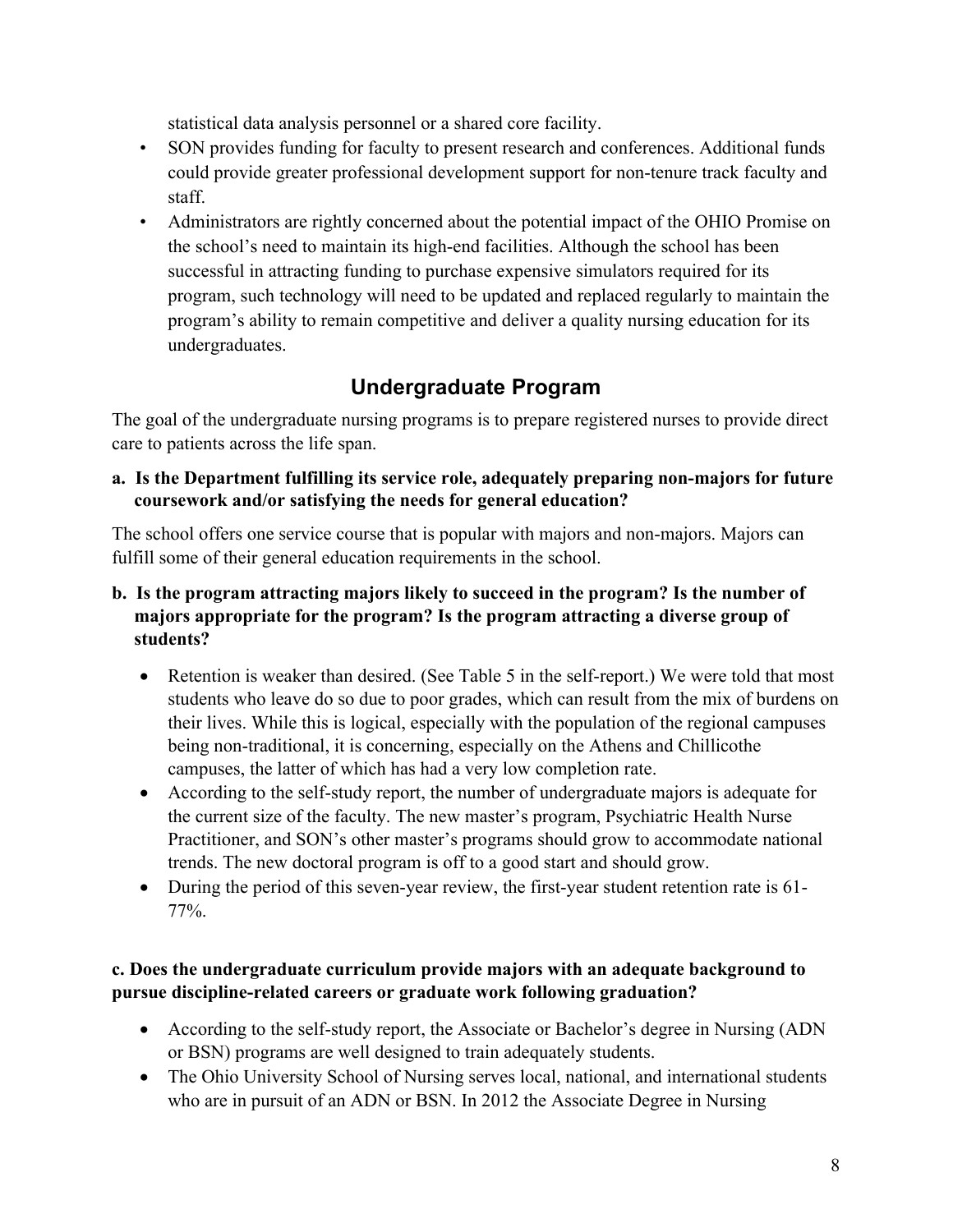enrollment was 313. Since 2013, the ADN program has experienced a deliberate decrease in enrollment due to establishment of traditional BSN programs on each of the regional campuses and national trends toward preferential hiring of BSN prepared nurses. Enrollment in the BSN has increased and enrollment in RN-to-BSN has decreased.

• Overall, students feel well prepared to enter their careers. The school should look carefully at a potentially worrisome statistic: In 2016, the most recent year reported, Two-thirds of BSN alumni reported in 2016 that they were satisfied with the experience. Dissatisfaction was strongest in the Chillicothe program.

## **d. Are the resources and the number of and distribution of faculty sufficient to support the undergraduate program?**

The faculty-to-student ratios for classroom, lab, and clinical are adequate to support student outcomes. The Ohio Board of Nursing requires a 1:10 maximum faculty-to-student ratio for supervised clinical experiences; however the average ratio for the traditional BSN program is 1:8. The overall average for faculty-to-student ratio in the classroom for the online RN-to-BSN traditional BSN, and ADN programs is approximately 1:30. Thus, faculty are sufficient in number to accomplish the mission, goals and expected outcomes of the programs.

### **e. Are pedagogical practices appropriate? Is teaching adequately assessed?**

- Student course evaluations are collected regularly and reviewed internally. The Curriculum Committee regularly reviews outcomes.
- Most students feel well prepared when they leave OHIO. Course syllabi adhere to accreditation standards for nursing education. Courses include education about cultural differences, ethical practices, and other matters that paint a holistic picture of the patient. Special emphasis is put on geriatric care, commensurate with the aging of the population.

### **f. Are students able to move into to discipline-related careers and/or pursue further academic work?**

Job placement rates have been near 100% annually and opportunities to interact with employers at career fairs are offered at every campus. Area hospitals actively seek SON graduates to join their staffs.

# **Graduate Program**

In 2018 the percentage of MSN student respondents answering that they were "extremely" or somewhat" satisfied overall with the program was 77%. The rate for the DNP program was 91% overall satisfaction.

### **a. Is the program attracting students likely to succeed in the program? Is the number of students appropriate for the program? Is the program attracting a diverse group of students?**

• As of August 10, 2012, there were 217 students in the MSN. Today there are 261 students enrolled in the graduate programs. The benchmark for the master's program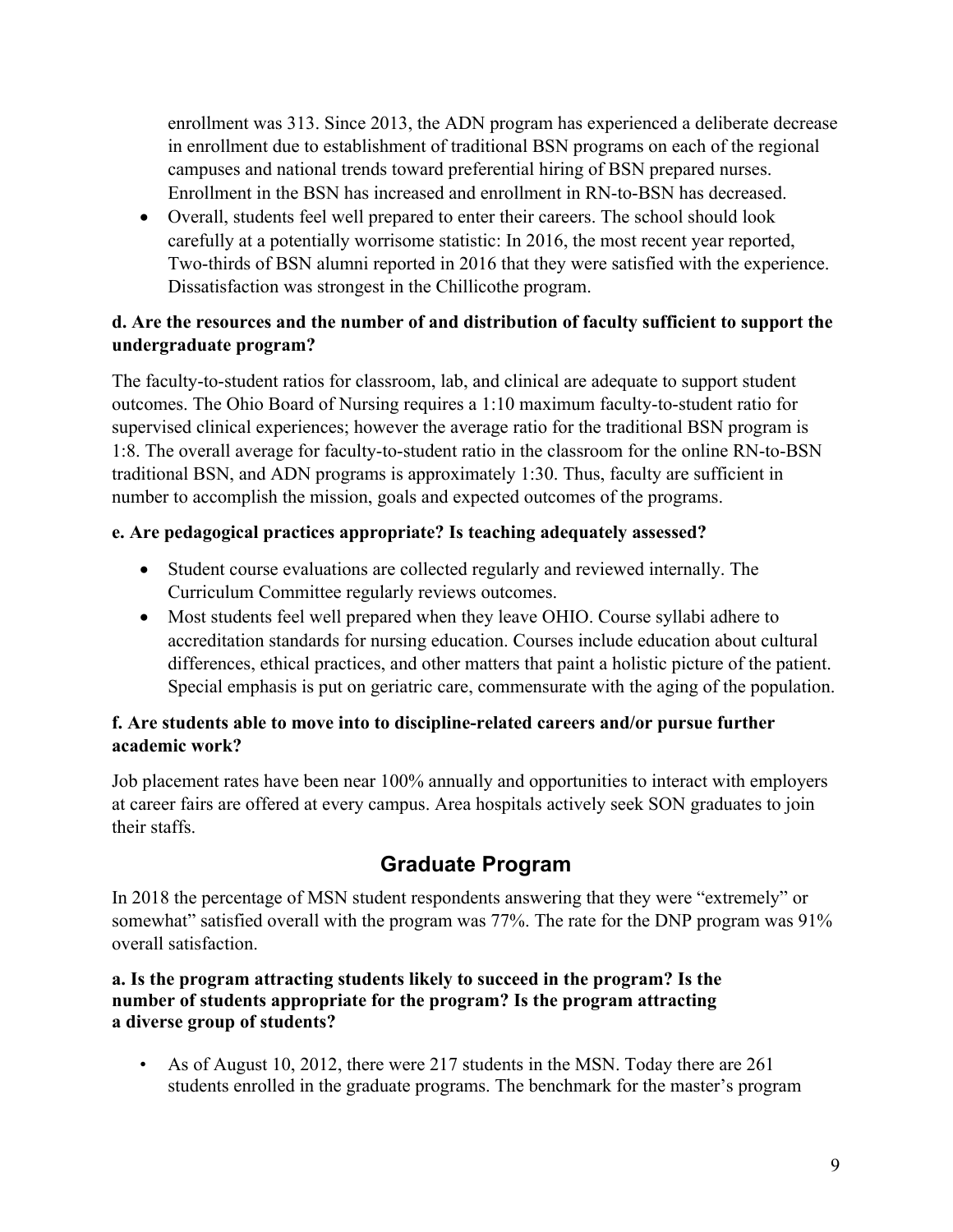completion rate is 70%. The actual overall completion rate for students in the master's program is averaged for the past 3 years at 76.4%.

• SON lacks a diverse body of qualified students. SON needs to identify and implement an aggressive strategy to increase diversity of graduate student population.

### **b. Does the graduate curriculum provide an adequate background to pursue discipline-related careers following graduation?**

The Master Plan of Evaluation (MPOE) is used to evaluate the achievement of program outcomes. The MPOE is comprehensive and includes benchmarks. It also includes the plan of data to be collected, such as first-time certification examination rates, retention rates, employment rates, student exit satisfaction, alumni satisfaction and employer satisfaction.

#### **c. Does the program provide adequate mentoring and advising to students to prepare them for discipline-related careers?**

- Satisfaction with student advising is assessed annually through the SON Student Satisfaction Survey. 66-80% of students are satisfied.
- Graduate nursing students are assigned to an Academic Advisor who assists MSN, DNP, and post-master's certificate students to help answer student questions and plan their courses of study in preparation for admission. Student advising services are provided in a formal and informal manner in order to meet the program outcomes and goals. All graduate students are encouraged to attend a Graduate College orientation.
- A variety of written and oral assignments are used to support achievement of student learning outcomes such as critical thinking exercises, case studies, evidence-based research papers, posters, and presentations.

### **d. Are the resources and the number of and distribution of faculty sufficient to support the graduate program?**

The faculty-to-student ratios for classroom, lab, and clinical are adequate to support student outcomes. The Ohio Board of Nursing requires a 1:10 maximum faculty-to-student ratio for supervised clinical experiences; however the average ratio for the traditional BSN program is 1:8. The overall average for faculty-to-student ratio in the classroom for the online RN-to-BSN traditional BSN, and ADN programs is approximately 1:30. Thus, faculty are sufficient in number to accomplish the mission, goals and expected outcomes of the programs.

### **e. Does the program offer appropriate financial support to graduate students?**

The SON does not employ graduate students for teaching or research assistantships.

### **f. Is teaching adequately assessed?**

Students complete a combined course evaluation and faculty evaluation at the end of each course, which is collected by the College Dean's Office. Aggregated student course evaluation data is provided to each faculty in the subsequent semester. A benchmark of 4.0 on a 5-point scale has been established related to specific to teaching in the DNP courses since 2017.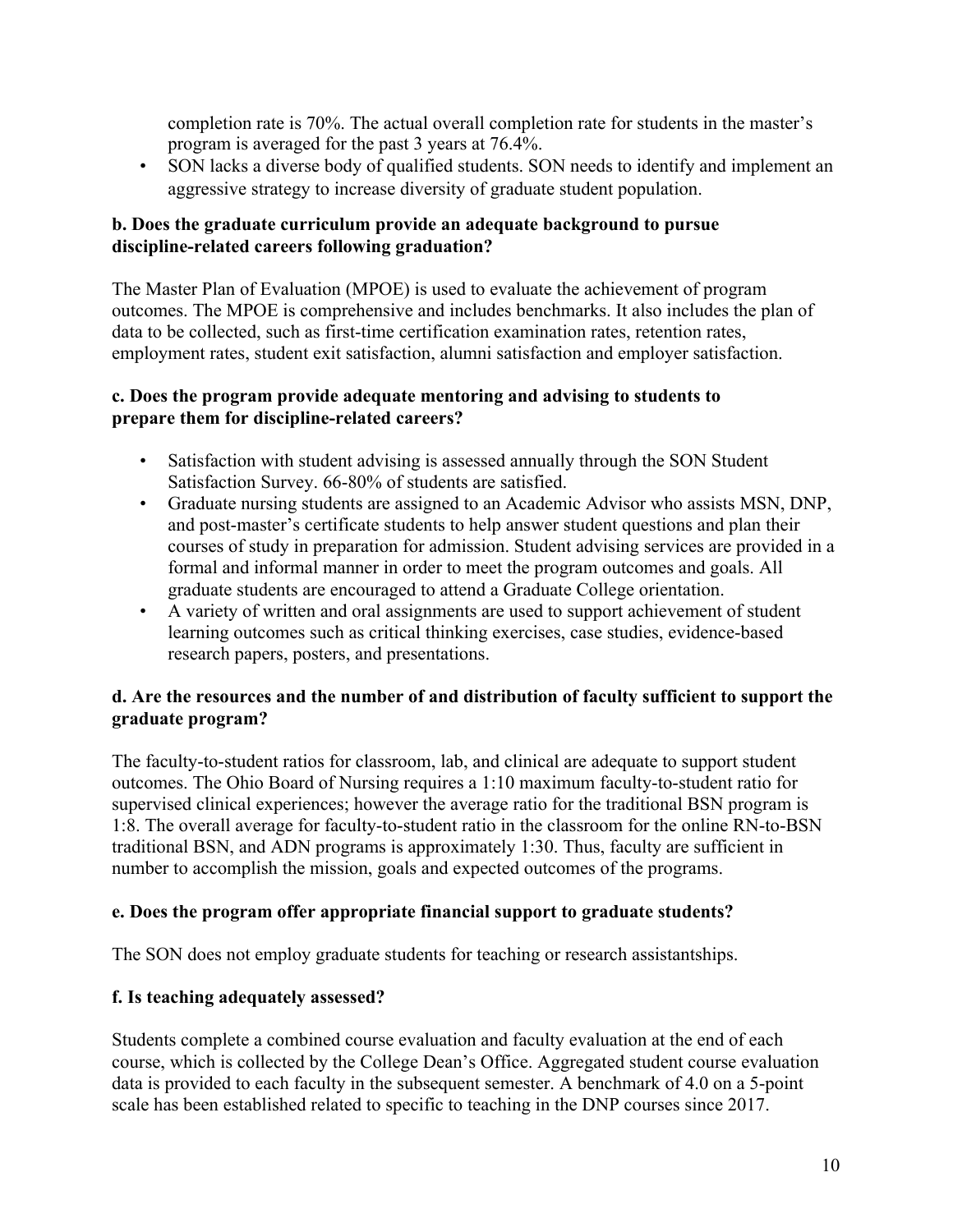#### **g. Are students able to move into to discipline-related careers?**

Actual first-time pass rates on national certification examination for nurse practitioners has been above 80% for all NP program tracks. This high first-time pass rate is a point of pride for the school. The percentage of students who reported employment within 12 months of program completion is 91%

## **Overall Judgment**

Overall, the School of Nursing Studies serves its students and Ohio University very well. It is the review committee's recommendation that the program be rated as viable.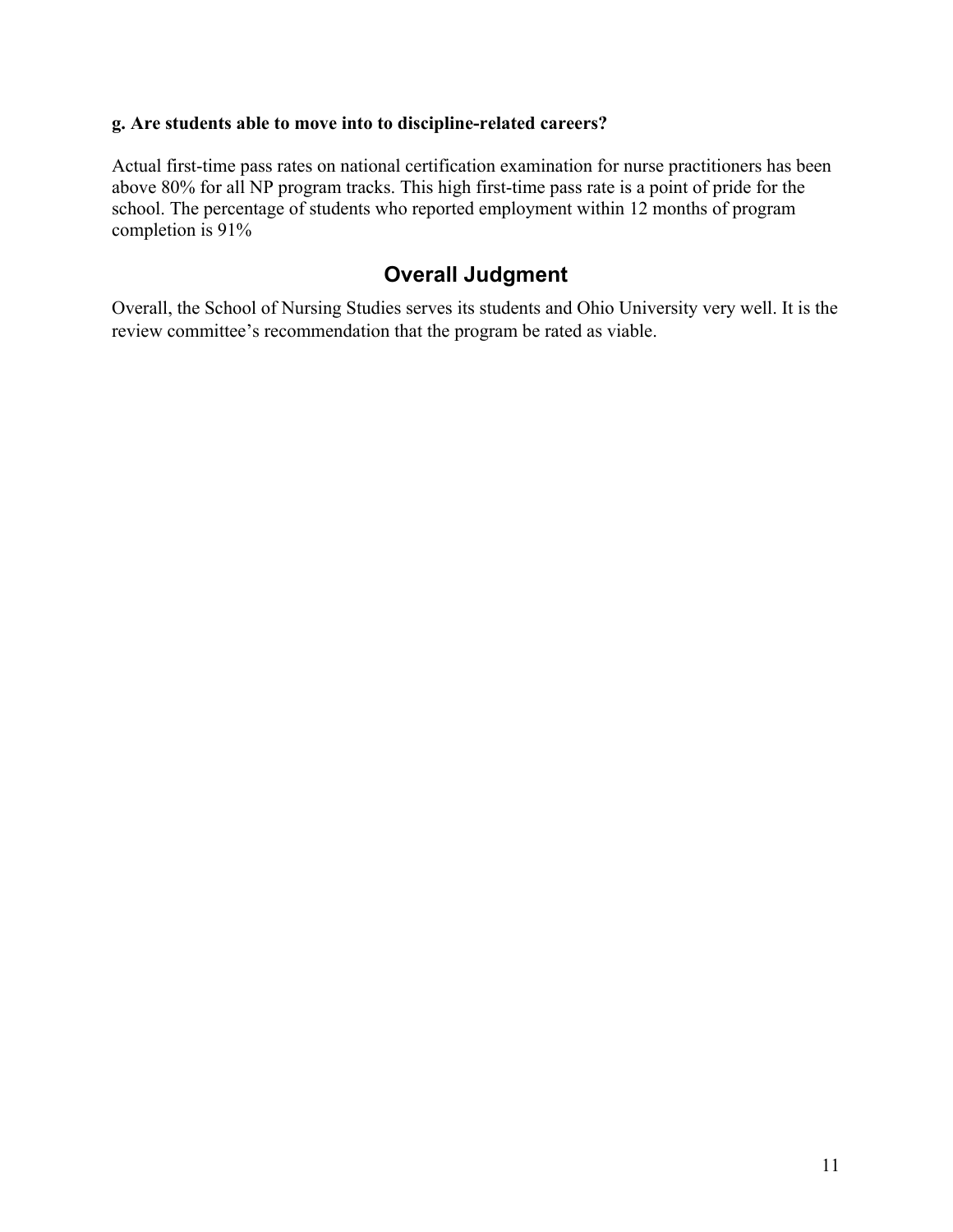

November 12, 2019

Athens Campus School of Nursing Grover Center E365 Athens, OH 45701-2979 T: 740.593.4494 F: 740.593.0286

Chillicothe Campus School of Nursing 101 University Drive PO Box 629 Chillicothe OH 45601 T: 740.774.7282 F: 740.774.7711

Southern Campus School of Nursing 1804 Liberty Drive Ironton, OH 45638 T: 740.533.4633 F: 740.533.4557

Zanesville Campus School of Nursing 1425 Newark Road Zanesville, OH 43701 T: 740.588-1514 F: 740.588-1527

John R. Cotton, PhD Associate Professor Mechanical Engineering Department/Biomedical Engineering Program Chair, UCC Program Review Committee 255 Stocker Center Ohio University Athens, OH 45701

Dear Dr. Cotton,

I am writing to respond to the Seven-Year Review Report. First, thank you for your organization of the review and the opportunity to host the review team. It is my goal to facilitate the efforts of the faculty and staff in the School, across our locations. This comprehensive review process allowed us the opportunity to review our past seven years and to look forward to our future. We also wish to thank our review team: C. Scott Smith, Dr. Karen Riggs, and Dr. Ahmed Faik. The resulting recommendation of the review team is that the School is viable.

We appreciate the commendations in the report. We have reviewed the areas of concern as a nursing leadership group and will utilize the perspectives expressed in the report for our further analysis and planning. I would like to provide clarification on the program completion concern expressed throughout the report. Pre-nursing BSN students (freshmen students) engage in foundational coursework in the sciences during their first year spent in this pre-major code. The sciences are known to serve as a predictor for BSN student success. Nursing programs and science faculty would agree on this point. Students meet the criteria for the pre-nursing major but often have difficulty reaching the necessary level of competence in the foundational sciences that will be required for future success in the nursing curriculum. Without a solid performance in the freshman year sciences, a student will not be selected for the BSN major as we know their capacity for success is likely not the same as students who have demonstrated success in the sciences. Nursing education is by design sequential and requires significant strength in foundational sciences content knowledge so that the work of developing clinical reasoning and decision making can begin in the sophomore year selected BSN majors. Our undergraduate, pre-licensure nursing programs are judged on student outcomes. Success on the percentage rate of licensure on the first-time testing on the registered nurse licensing examination is an important benchmark. All undergraduate nursing students in Ohio must meet or exceed 95% of the national first-time pass rate average for each year in the United States. If we do not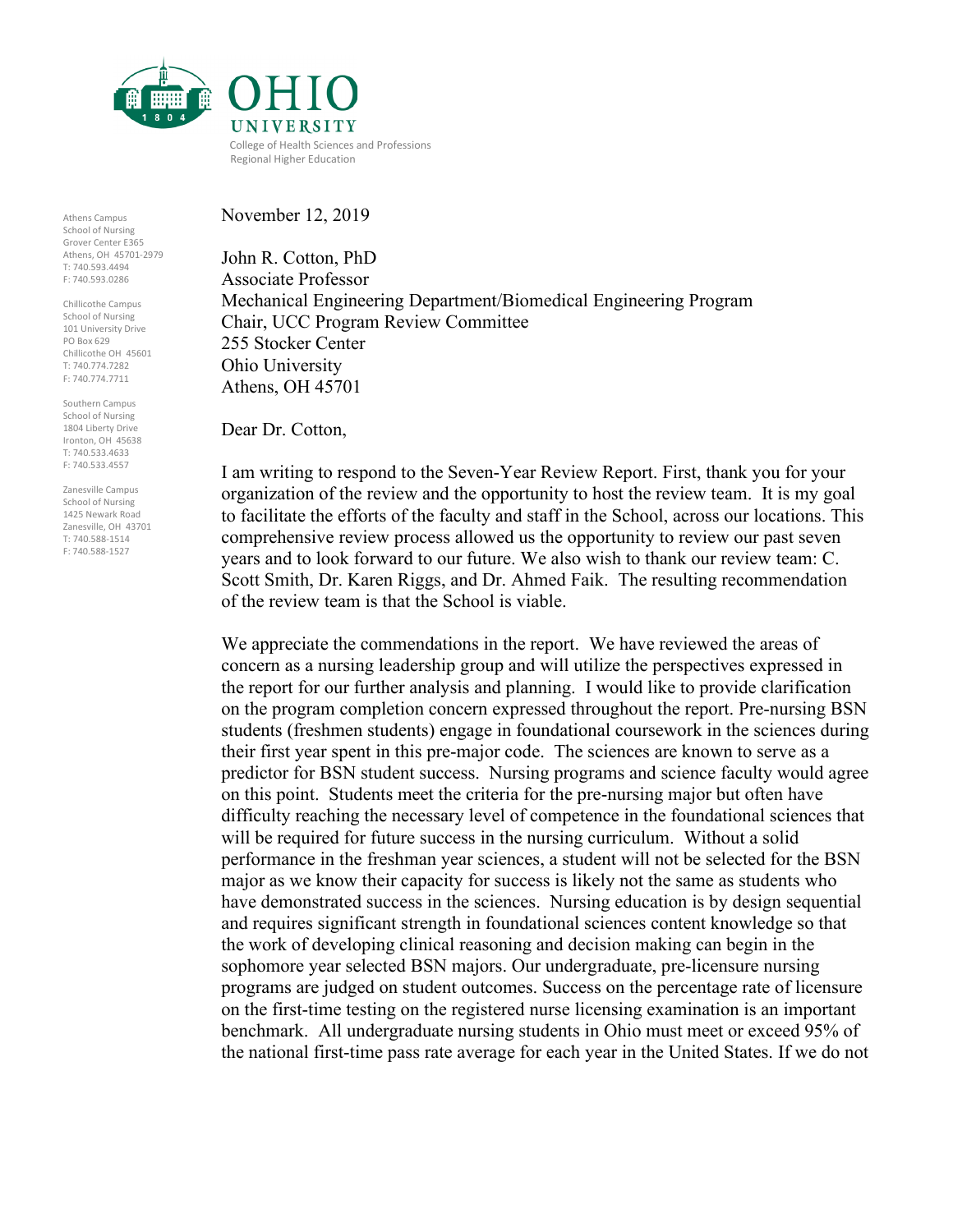reach this benchmark, approval of the nursing program is in jeopardy. For these reasons, admission criteria to the BSN major and success in the sequential curriculum are critical in undergraduate, prelicensure nursing curricula. Nursing attrition across the U.S. averages 50% and thus far, we have demonstrated a better rate than this which allows us to meet the current state board of nursing and accreditation benchmarks. Other areas of concern identified by the review team are in various stages of analysis and process improvement within the school already although these areas may not have been identified for further discussion beyond the self-study.

Recommendations offered by the review team have been discussed by the nursing leadership group as well and will be shared with the entire faculty and staff. Some viewpoints expressed by students which resulted in recommendations are not factual. We will ask relevant School committees to examine this and any action required as part of our continuing continuous quality improvement activity will be initiated. One example from the report stated that Zanesville students expressed they believed their facilities are out of date. The fact is that Zanesville just opened two new state-of-the-art nursing laboratories in the past few months. They are among the best that our university has to offer at any of our nursing program locations. Another example was that Chillicothe students expressed the need for a second nursing lab. Chillicothe already has a second lab. What can be evaluated is the scheduling for the Chillicothe lab space, opportunities for improving the student experience during nursing laboratory learning,and plans for improving their current laboratory spaces.

I offer my remarks on two recommendations in order to ensure that the School is understood clearly by those who will review the team report.

*SON should identify reasons for program "dropouts"*: The faculty of the School have a standing faculty committee on Recruitment and Retention made up of faculty members from each location offering nursing programming and representing all levels of programs in the school. There is opportunity for student participation on this committee. This committee will be asked to review this recommendation. The extensive data collected in each program allow the faculty, school leaders and our colleges to track successful student completion and to also track student attrition across programs. Our School curriculum and evaluation committees review results and make recommendations. Faculty and staff do place considerable effort on retention and promotion of student success through additional faculty effort devoted to individual and group student remediation activities within courses and across each program, supplemental instruction activities, analysis and coaching related to benchmark external assessment testing, and student input through their input on committees and through their student evaluations.

*Open tenure track and non-tenure lines*: There is a nationwide nursing faculty shortage which is growing worse each year. Colleges and schools of nursing across the U.S. report open faculty lines and difficulty in attracting faculty with the needed credentials to meet the demand. Colleges of Nursing are in a stronger position to attract the qualified faculty candidates available due to the autonomy, status and capacity that comes with being a College of Nursing. It is my assessment that we are not able to grow our undergraduate population beyond our current targets even though this was suggested in the review team report for the following reasons. 1) Preferences are afforded to Colleges of Nursing by external clinical partners over a School. We are in direct competition with several Colleges of Nursing for clinical space. 2) Added student numbers also create the need for additional nursing classrooms which we do not control, additional laboratory spaces and additional faculty/staff resource needs that accompany an increase beyond the established targets we have in each location. In Athens, the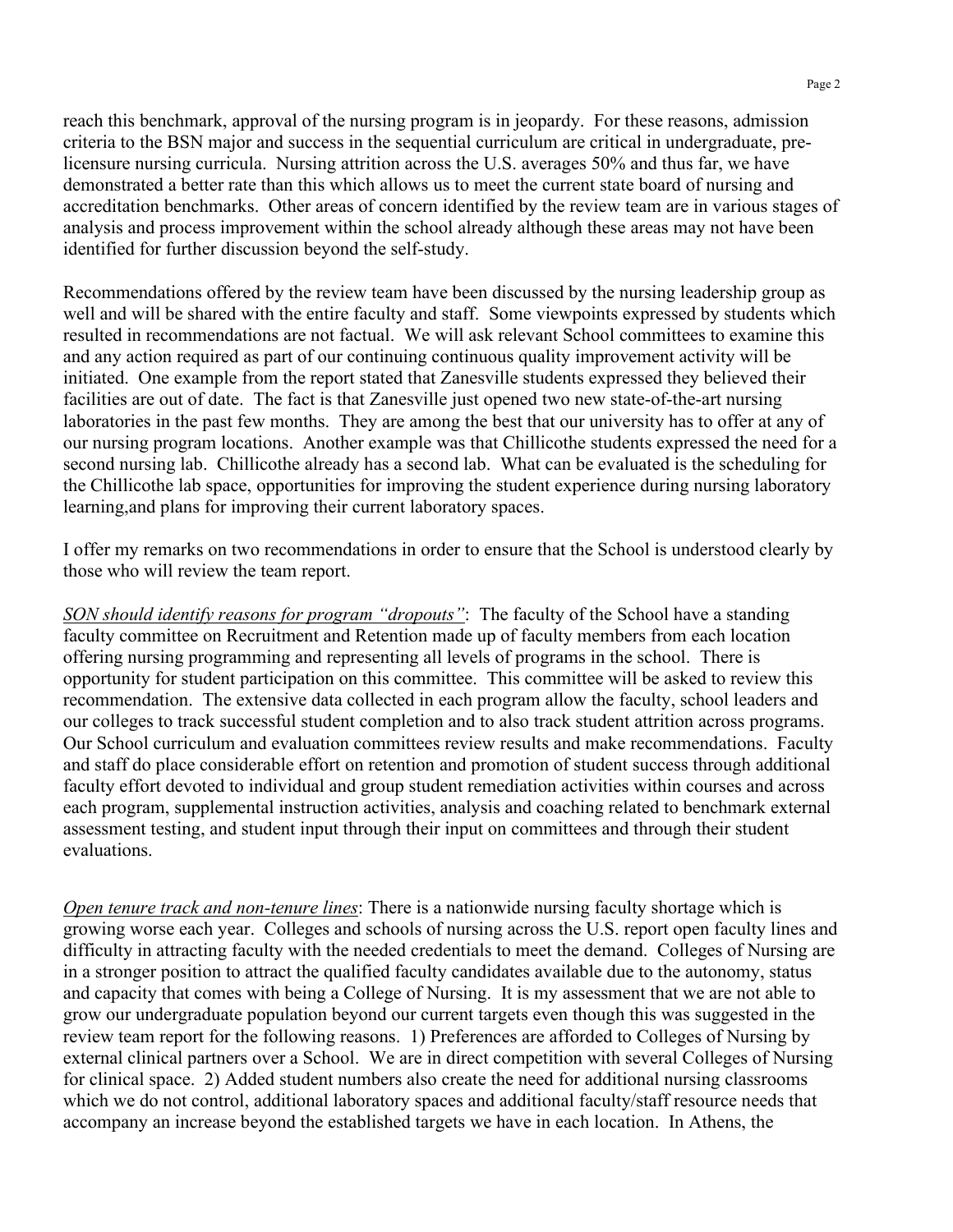the beginning expectation was that we would serve 100 BSN students, so resources were allotted based on this. We have increased the number of students accepted to the BSN in Athens, but it requires more than having additional faculty.

The review team report offered recommendations for the School related to recruitment of underrepresented faculty members. While we are interested in locating such candidates, we must first meet other criteria. The Ohio Board of Nursing requires that faculty members must have three years of practice experience as a registered nurse with a U.S. nursing license. This eliminates many international candidates. Knowing there is a lack of qualified nurses wishing to seek a faculty position and that we are competing with all other universities for qualified candidates further complicates us attracting applicants in general and waiting for applicants who may be from underrepresented groups.

Thank you for the opportunity to respond to the Seven Year Review.

Debouch Henderson

Deborah Henderson, PhD, RN, CNE Professor and School Director School of Nursing hendersd@ohio.edu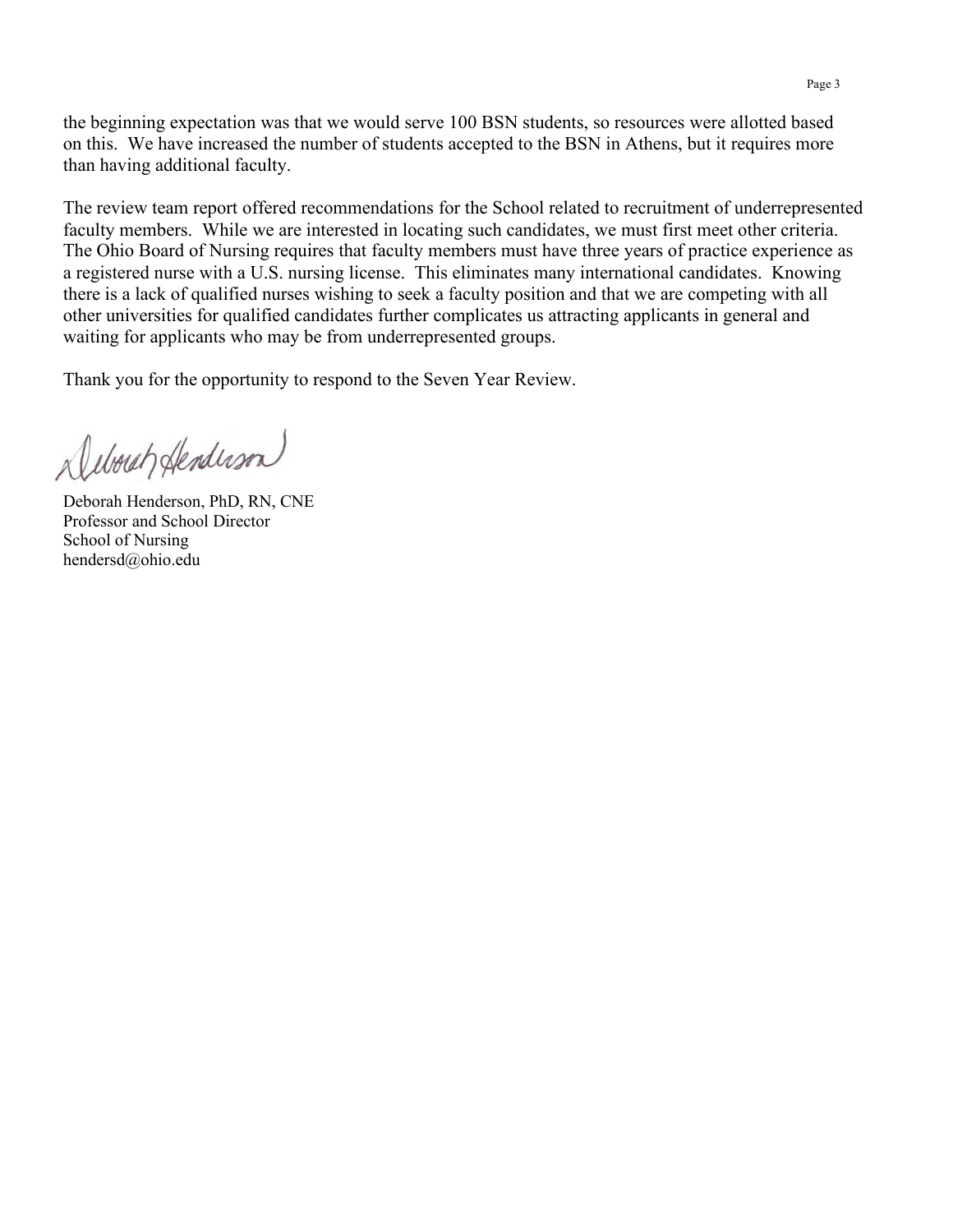#### **Nursing Program Review Dean Response**

Thank you for the report of your review of the School of Nursing. This process has confirmed much of what we have come to understand through our various external accreditation and state licensing board reviews. It also highlights many of the challenges we have focused on addressing as the School and its programs have grown.

As dean of the College of Health Sciences and Professions, I can provide comment on the aspects of the review that relate to the various Athens campus nursing programs: MSN/DNP, BSN, and RN-to-BSN. As the ADN and BSN programs are under the oversight of Regional Higher Education administration, I am not able to respond to observations and comments related to those positions.

For the sake of this response, I have listed the various recommendations that relate to the Athens campus nursing programs and faculty and provided responses to each in italics. Recommendations that specifically address regional campus programs have been left out of this response as I would need to defer to the various regional campus deans for responses concerning the programs on their campuses.

1. SON should identify reasons for program dropouts, especially in Athens and on the Chillicothe campus. Steps should be taken to improve retention and increase student success. SON should review its advising process. Although accreditation requirements dictate specific course requirements and sequences, students sometimes need to meet with faculty before registration. Some schools and departments on campus require students to fill out a faculty advising survey after meeting with their advisors before their registration restrictions are lifted. The committee was told that the student-to-faculty advisor ratio is 90:1.

*Response: The majority of BSN program dropouts occur during the freshman year when students are enrolled in the Pre-BSN track with the hope of gaining admission to the BSN track at the start of their sophomore year. We have clarified the various factors that contribute to students leaving the program. The far most frequent factor is student failure to receive required grades in pre-requisite courses, especially those in Biology and Chemistry. The problem is that when a student fails to achieve the required grade in those courses, they must often wait until the following year to re-take the course meaning they are forced into a five-year track for their degree. School of Nursing leadership has worked extensively with both departments to try to alter this pattern with some success. The School is also proposing a move from a two-course Chemistry requirement to a one-course requirement. Advising staff in the School of Nursing and the College of Health Sciences and Professions work extensively with Pre-BSN students to assist them in achieving success in the Pre-BSN phase and in transitioning to other program options if they fail to meet admission requirements.*

*Additionally, we are limited to only admitting approximately 140 students per year into the BSN program. This limitation is based on the availability of clinical rotation sites*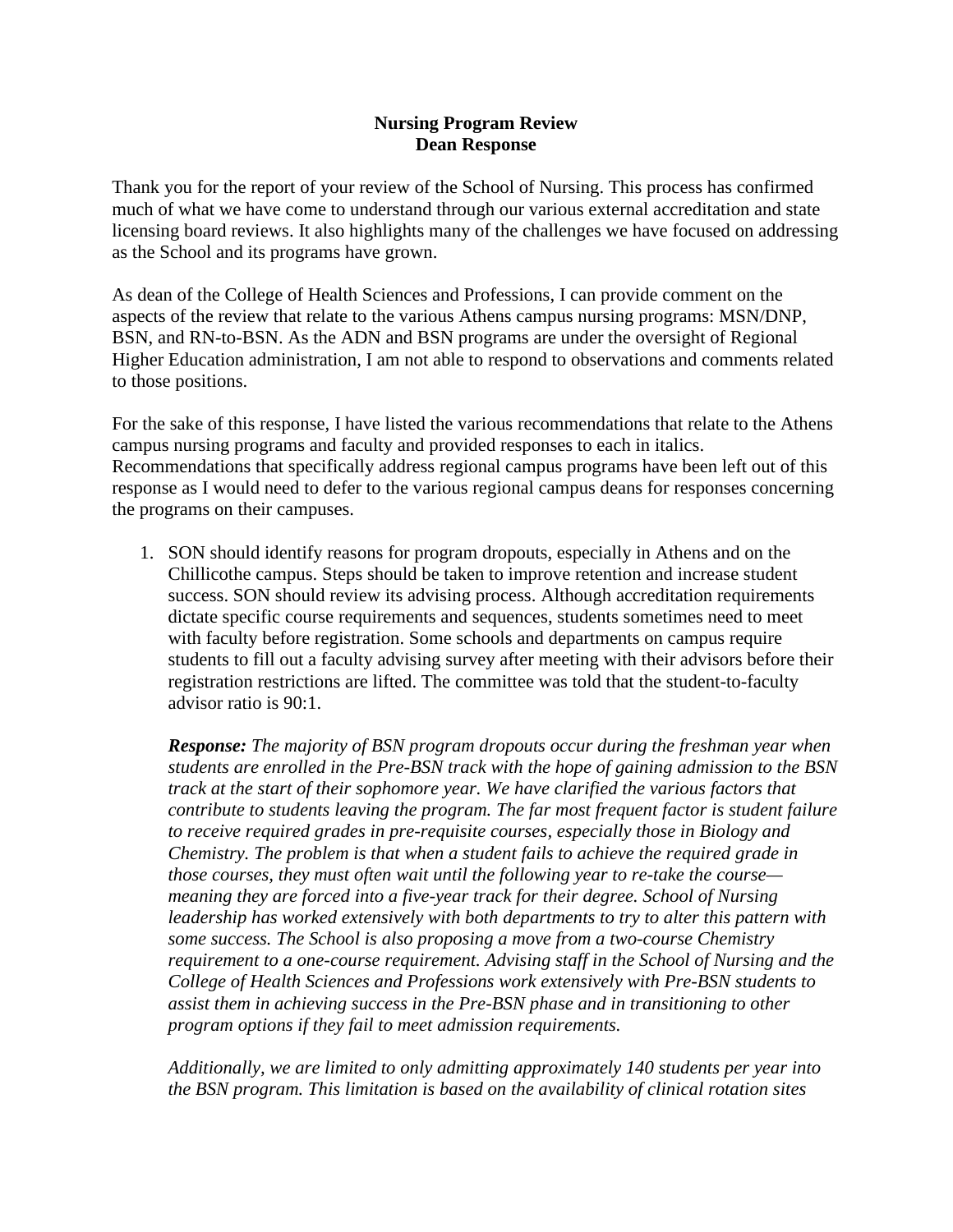*throughout southeastern Ohio. In some years, we have more students who meet requirements for admission than we are able to admit. Unfortunately, that means other students are denied access to the major. Because of the above grade issues, we have found that we need to admit approximately 180 students into the Pre-BSN track to assure 140 students are eligible for admission into the BSN. In some years, more than 140 students may meet those requirements. In other years, we may have less than that. This means we occasionally encounter years when not all eligible students are able to be admitted to the BSN.* 

2. With six open tenure track and non-tenure track lines open, SON needs to identify and implement a strong and aggressive strategy to fill these positions. Although the market is competitive, the school should make a concerted effort to recruit faculty members from underrepresented communities, particularly vis a vis race and sexuality. The school is in a position to grow its undergraduate population considerably, but this option is not viable without additional faculty.

*Response: We are extremely aggressive in recruiting faculty. Our experience is consistent with that of nursing programs across the United States. Unfortunately, there are far more open positions across the nation than there are faculty to fill them. I have spoken with numerous other deans and they indicate that they struggle with the same numbers we do.*

*We have taken a number of aggressive steps to address this. Over the past decade, we have raised the average salary for a Nursing faculty member by nearly 40%. New faculty in Nursing are now offered starting salaries that are approximately \$18,000-20,000 above those of other new faculty in the College. We also now offer the opportunity for graduate Nursing faculty to work in Dublin instead of Athens and even have two faculty*  who are permitted to work from their homes as they teach in online programs. We have *also engaged a company to recruit instructors for the RN-to-BSN as a way to expand our ability to promote our programs and our positions.*

3. The HSP dean's office should increase support for SON's IT needs, including both physical equipment and software. SON has been able to acquire equipment important to carrying out its mission but lacks ready access to report. Critically, faculty feel that their research is constrained by lack of access to sophisticated software and support from statistical data analysts (faculty suggested a shared core facility).

*Response: CHSP recently spent several million dollars on new teaching and simulation equipment for the School of Nursing. This includes all teaching and simulation equipment for three clinical skills labs, one interprofessional simulation lab, and one student practice lab. As for research equipment and software, I have committed to allowing the School of Nursing to retain all of the F&A recovery (both School and College shares) to use for additional support for its research activities. Additionally, until recently, the School had access to nearly \$2 million of reserve funds that had built up which was available for uses such as this.*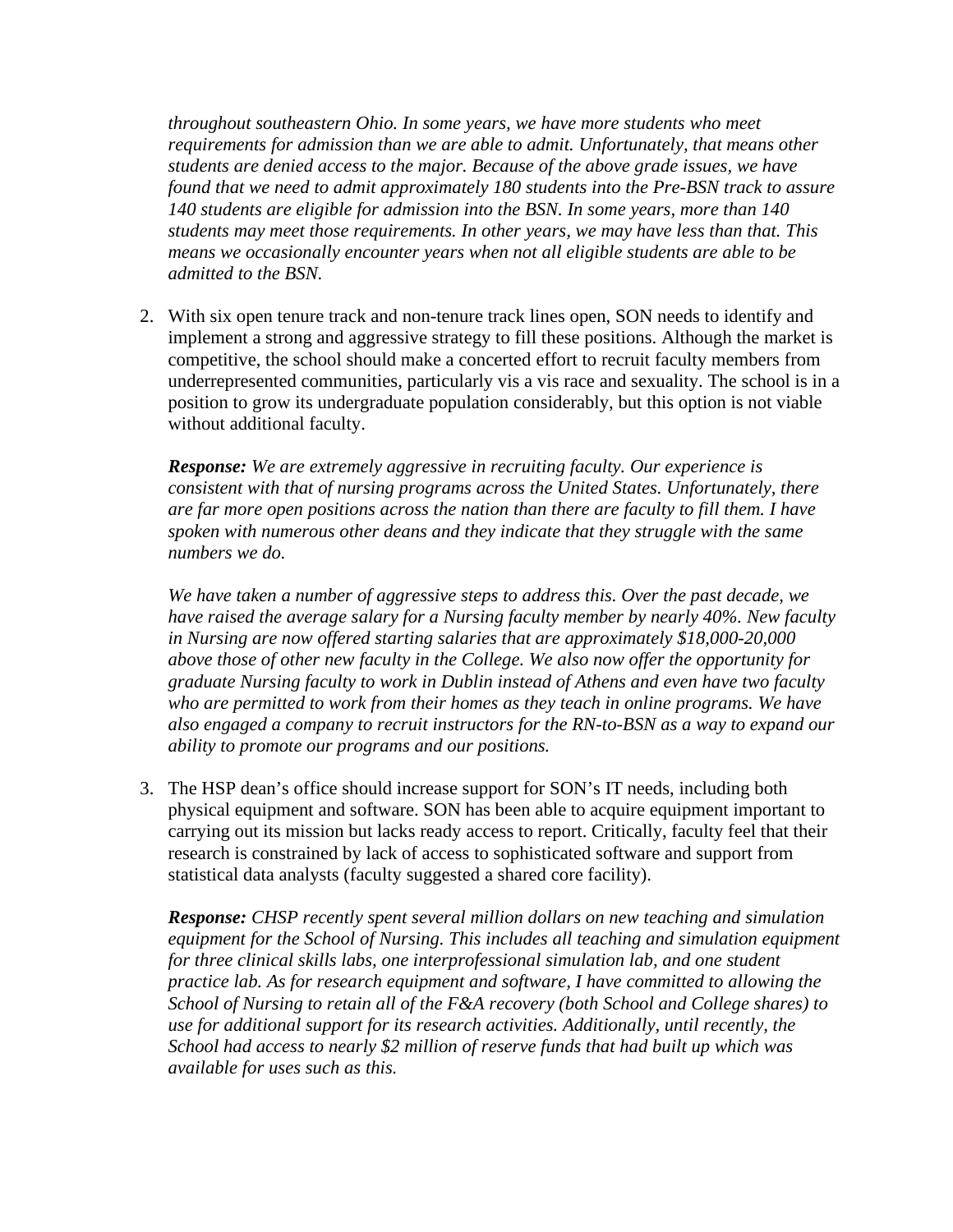*4.* Probationary faculty expressed a need for clarity about expected research and publications needed for tenure and promotion. It is difficult to place a specific number on required publications, given the breadth and exclusivity of journals, but a more concrete guide would be helpful. Overall, probationary faculty felt secure relative to the mentorship during their pre-tenure.

*Response: Both the School and the College Promotion and Tenure committees have been encouraged to address this concern in the policies they develop. The CHSP Promotion and Tenure committee is presently reviewing the College policy.*

5. As the need for nurses increases (as has been the case for several decades), the Athens student population likely will outgrow the school's currently modern facilities. The school and college should consider a long-term plan to address this.

*Response: Just three years ago, we spent over \$7 million building updated and expanded facilities for the School of Nursing. These include three clinical education labs, one interprofessional simulation lab, one student practice lab, and two large classrooms providing 150 seats for didactic instruction. These facilities are more than sufficient to meet the current and future needs of the program. In fact, the space now available to the School of Nursing is among the largest dedicated spaces among Nursing programs in the State of Ohio. The size of the BSN program is not limited by facilities. Rather, the limitations we face are in terms of the number of clinical rotation sites within a drivable distance of Athens and the number of faculty we can recruit to teach in the program. These factors will keep the program from outgrowing facilities.* 

6. The school and college need to arrive at a long-term strategy for repairing and replacing equipment, given the budget constraints presented by the OHIO promise. Regional campus costs should be clarified.

*Response: The College of Health Sciences and Professions has maintained an equipment repair line in its annual budget. In light of restrictions being imposed on the College by the University to reduce our operating budget, we have removed this line from future budgets. If the University is willing to allow the College to keep a greater portion of the considerable revenue we generate, this equipment repair line would be restored.* 

7. SON administration should clarify for faculty its professional development funding award process. It appears that group II faculty have limited access for funding compared to group I faculty.

*Response: I would defer to the director of the School of Nursing as professional development funding decisions occur at the School level.*

8. Consider reaching out to alumni of various degree programs to hold focus groups that could help explain some responses on the alumni satisfaction surveys. Most scores are high but responses are low.